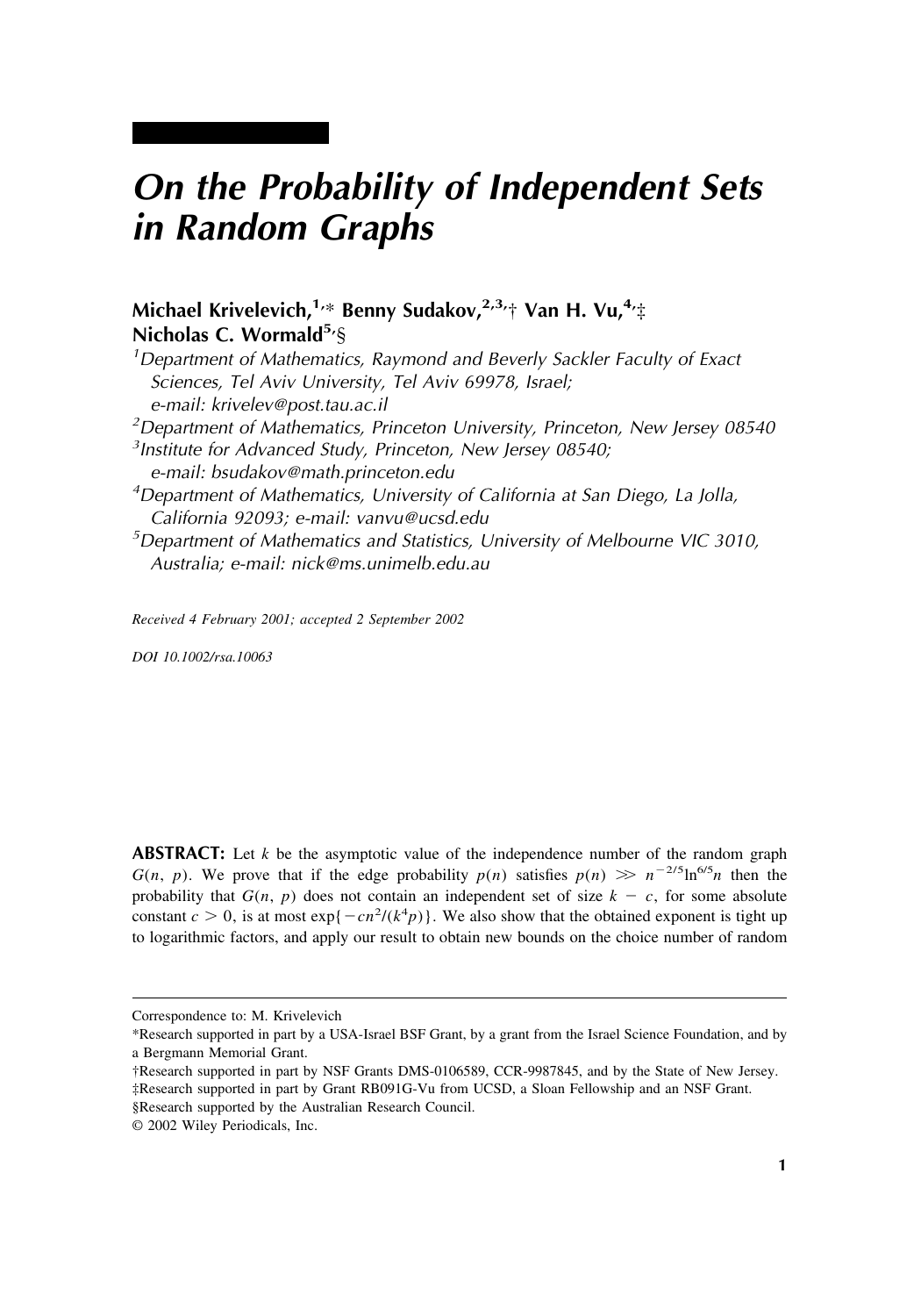graphs. We also discuss a general setting where our approach can be applied to provide an exponential bound on the probability of certain events in product probability spaces. © 2002 Wiley Periodicals, Inc. Random Struct. Alg., 22: 1–14, 2003

#### **1. INTRODUCTION**

Let  $G(n, p)$  denote as usual the probability space whose points are graphs on *n* labeled vertices  $\{1, \ldots, n\}$ , where each pair of vertices forms an edge randomly and independently with probability  $p = p(n)$ . We say that the random graph  $G(n, p)$  possesses a graph property *A asymptotically almost surely*, or a.a.s. for short, if the probability that  $G(n, p)$  satisfies *A* tends to 1 as the number of vertices *n* tends to infinity.

Define the following quantity:

$$
k^* = \max \Big\{ k \in \mathbb{N} : {n \choose k} (1-p)^{{k \choose 2}} \ge 1 \Big\}.
$$

In words,  $k^*$  is the maximum integer  $k$  for which the expectation of the number of independent sets of size  $k$  in  $G(n, p)$  is still at least 1.

It has been known for a long time [6, 13] that, for large enough  $p = p(n)$  (say, for  $p(n) \ge n^{-\epsilon}$  for small enough constant  $\epsilon > 0$ ) a.a.s. in  $G(n, p)$ , the independence number of *G* is asymptotically equal to *k*\*. In fact, using the so-called second moment method, one can prove that under the above assumptions the independence number of  $G(n, p)$  is concentrated a.a.s. in two consecutive values, one of them being *k*\*. Now let us pick an integer  $k_0$  slightly less than  $k^*$  (we will be more precise later) and ask the following: What is the probability that the random graph  $G(n, p)$  does not contain an independent set of size  $k_0$ ? This seemingly somewhat artificial question turns out to be of extreme importance for many deep problems in the theory of random graphs. An exponential estimate of the above probability provided a crucial ingredient in the seminal breakthrough of Bollobás [5], establishing the asymptotic value of the chromatic number of random graphs. Later, this problem became a fruitful playground for comparing the strength of various large deviation methods like martingales and the Janson and Talagrand inequalities. The reader may consult the survey paper of Spencer [15] for further details. More recent applications can be found in [10] and [11].

The main objective of the current paper is to provide a new, stronger estimate on the probability defined above. This estimate is obtained by combining hypergraph arguments, somewhat similar to those used by Bollobás in [5], and recent martingale results. We will prove that in a certain range of the edge probability  $p(n)$ , the probability that  $G(n, p)$  does not contain an independent set of size  $k_0$ , with  $k^* - k_0 \ge c$  for some absolute constant  $c > 0$ , is at most  $exp{\{\Omega(-n^2/k_0^4p)}\}$ . The exact formulation of this result and its proof are presented in Section 2. Somewhat surprisingly, it turns out that the exponent in the estimate cited above is optimal up to a logarithmic factor. The proof of this is presented in Section 3. Then in Section 4 we demonstrate how our new bound can be used to extend the scope of the results of [10] and [11] about the asymptotic value of the choice number of random graphs to smaller values of  $p(n)$ . Our argument used to get an exponential bound for the probability defined above can in fact be viewed as an example of a general approach, for obtaining exponential bounds for probabilities of certain events in product probability spaces. This general approach, discussed in Section 5, can sometimes compete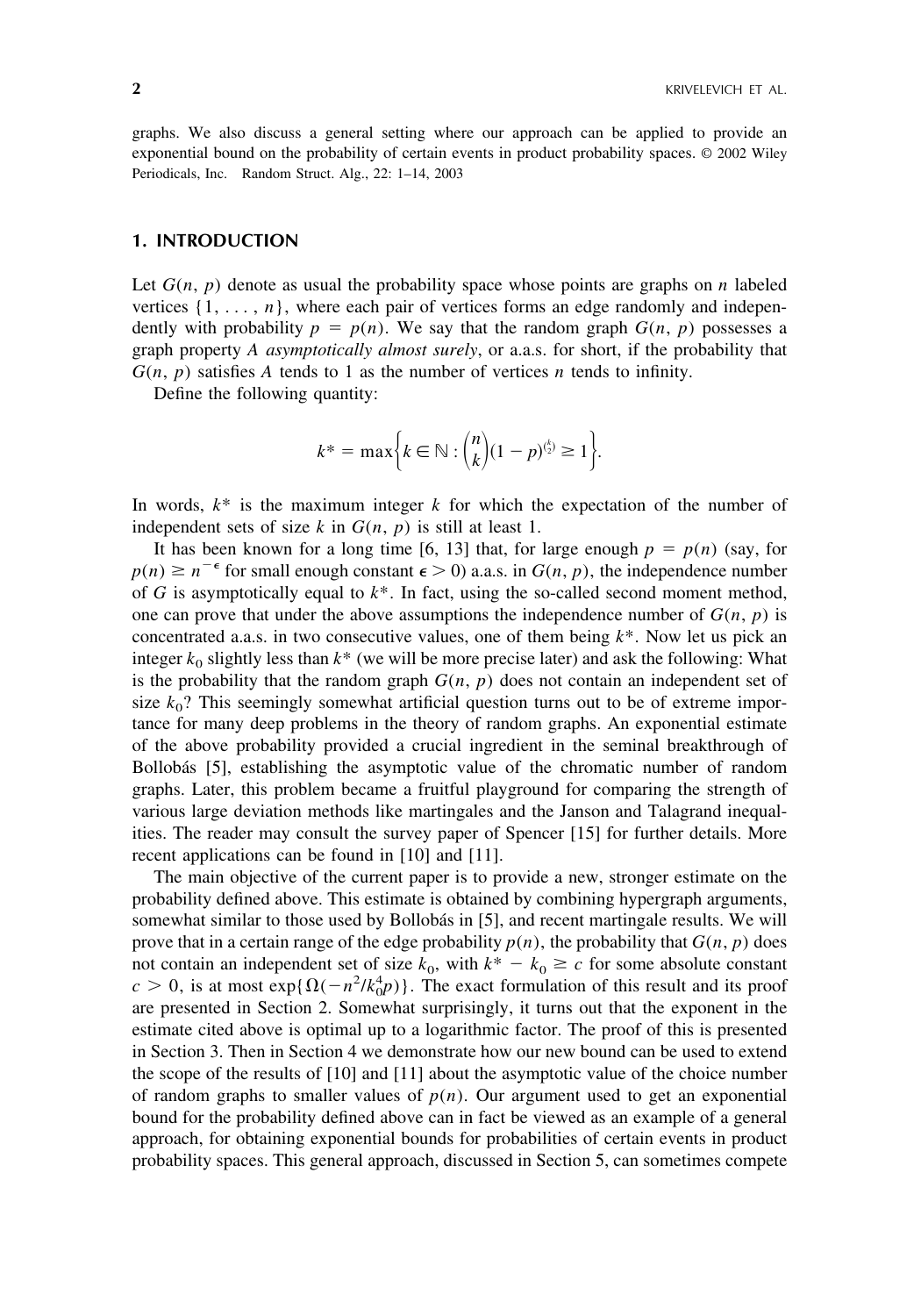successfully with the well known Janson inequality. Section 6, the final section of the paper, is devoted to concluding remarks.

Throughout the paper we will use the standard asymptotic notation. In particular, *a*(*n*)  $\ll b(n)$  means  $a(n) = o(b(n))$ ,  $\Omega(a(n))$  denotes a function  $b(n)$  such that for some  $C > 0$ , for *n* sufficiently large  $b(n) > Ca(n)$ , and  $\Theta(a(n))$  denotes a function which is both  $O(a(n))$  and  $\Omega(a(n))$ . Also,  $f(n) \sim g(n)$  means  $\lim_{n \to \infty} f(n)/g(n) = 1$ . For the sake of clarity of presentation we will systematically omit floor and ceiling signs at places where the choice of which is used does not affect the argument.

#### **2. INDEPENDENT SETS IN RANDOM GRAPHS**

Let  $k_0 = k_0(n, p)$  be defined by

$$
k_0 = \max\bigg\{k : \binom{n}{k} (1-p)^{\binom{k}{2}} \ge n^4\bigg\}.
$$
 (1)

One can show easily that  $k_0$  satisfies  $k_0 \sim 2 \log_b(np)$  with  $b = 1/(1 - p)$ . Also, it follows from known results on the asymptotic value of the independence number of *G*(*n*,  $p$ ) (see, e.g., [9]) that a.a.s. the difference between  $k_0$  and the independence number of  $G(n, p)$  is bounded by an absolute constant, as long as  $p(n) \ge n^{-1/2 + \epsilon}$  for a positive  $\epsilon$ 0.

**Theorem 2.1.** Let  $p(n)$  satisfy  $n^{-2/5}$   $\ln^{6/5} n \ll p(n) \leq 1 - \epsilon$  for an absolute constant  $0 < \epsilon < 1$ . *Then* 

$$
Pr[\alpha(G(n, p)) < k_0] = e^{-\Omega(n^2/k_0^4 p)}.
$$

*Proof.* In case *p* is a constant, the result of the theorem follows easily from Janson's inequality (see, e.g., [4], Chapter 10.3). Thus in the rest of the proof we will assume that  $p = o(1)$ .

Given a graph *G* on *n* vertices and an integer  $k_0$ , a collection  $\mathscr C$  of pairs of vertices of *G* is called a *cover* if every independent set of size  $k_0$  in *G* contains a pair from  $\mathscr{C}$ . We set  $X = X(G)$  to be the minimum size of a cover in G. For the reader familiar with hypergraph terminology we can define *X*(*G*) as follows. Given *G*, define a hypergraph  $H = H(G)$  whose vertices are pairs of vertices of *G* and whose edges are formed by taking all pairs of vertices in every independent set of *G* of size  $k_0$ . Thus *H* is a  $\binom{k_0}{2}$ -uniform hypergraph on  $\binom{n}{2}$  vertices, whose number of edges is equal to the number of independent sets of size  $k_0$  in *G*. Then a cover in *G* corresponds to a vertex cover of the hypergraph *H*, and *X*(*G*) is equal to the covering number of *H*.

When *G* is distributed according to  $G(n, p)$ , the quantity  $X(G)$  becomes a random variable. Our aim will be first to estimate from below the expectation of *X* and then to show that *X* is concentrated. It may be noted that we use pairs of vertices in the definition of a cover, rather than single vertices, in order to achieve a better concentration in Lemma 2.6 below, while larger sets of vertices would not be suitable for Proposition 2.5.

**Lemma 2.2.**  $E[X] = \Omega(\frac{n^2}{k_0^2})$  $\frac{n^2}{k_0^2}$ .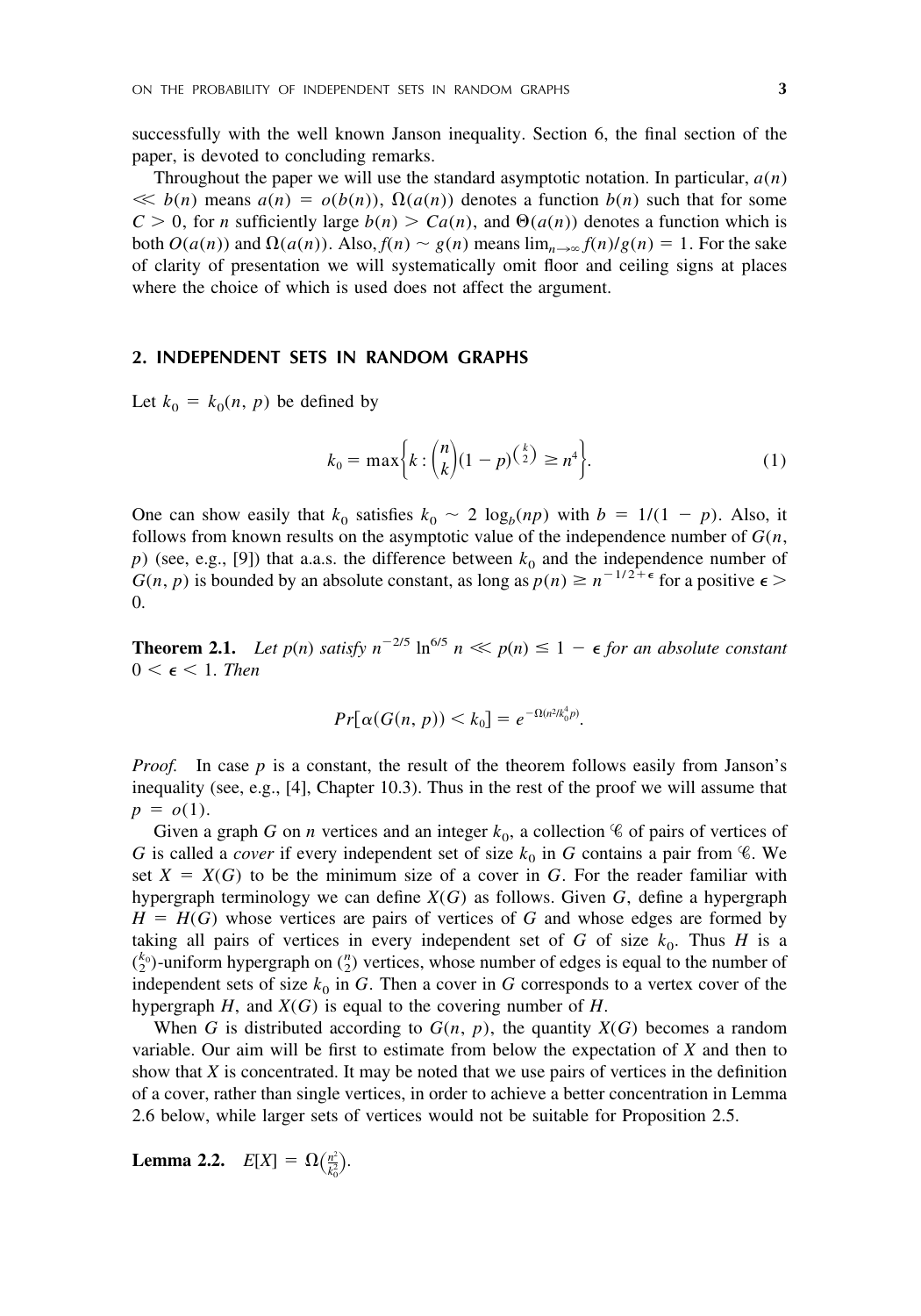*Proof.* Let *Y* be a random variable counting the number of independent sets of size  $k_0$ in  $G(n, p)$ . We denote by  $\mu$  the expectation of *Y*. Then clearly

$$
\mu = E[Y] = {n \choose k_0} (1 - p)^{{k_0 \choose 2}} \ge n^4
$$

by the definition of  $k_0$ .

For a pair  $u, v \in V(G)$ , let  $Z_{u,v}$  be a random variable counting the number of  $k_0$ -subsets of *V* that contain *u* and *v* and span no edges except possibly the edge  $(u, v)$ . [The edge  $(u, v)$  is permitted for ease of later analysis.] Thus, if  $(u, v) \notin E(G)$ , then  $Z_{u,v}$ is equal to the number of independent sets of size  $k_0$  that contain both *u* and *v*. If  $\mu_0$  =  $E[Z_{u,v}]$ , then

$$
\mu_0 = \binom{n-2}{k_0-2} (1-p)^{\binom{k_0}{2}-1}.
$$

It is easy to see that, by definition,  $\mu_0/\mu = \Theta(k_0^2/n^2)$ . Next, we set

$$
Z_{u,v}^{+} = \begin{cases} Z_{u,v} & Z_{u,v} > 2\mu_0, \\ 0, & \text{otherwise.} \end{cases}
$$

We also define  $Z^+ = \sum_{u,v} Z^+_{u,v}$ .

To finish the proof of the lemma, we use three propositions.

**Proposition 2.3.** *For every graph G,*  $X \geq \frac{Y - Z^+}{2\mu}$  $\frac{-Z}{2\mu_0}$  .

*Proof.* Let  $\mathscr C$  be an optimal cover in *G*,  $|\mathscr C| = X$ . Set  $\mathscr C_0$  to be the set of pairs of vertices from  $\mathscr C$  covering more than  $2\mu_0$  independent sets of size  $k_0$ , and also set  $\mathscr C_1 = \mathscr C \setminus \mathscr C_0$ . Each pair *u*, *v* covers  $Z_{u,v}$  independent sets of size  $k_0$ . Hence the set  $\mathcal{C}_0$  covers at most  $\sum_{\{u,v\}\in\mathscr{C}_0} Z_{u,v} \leq Z^+$  such independent sets. Then it follows that at least  $Y - Z^+$ independent sets are covered by  $\mathscr{C}_1$  only. As every pair in  $\mathscr{C}_1$  participates in at most  $2\mu_0$ independent sets of size  $k_0$ , we get  $|C_1| \ge (Y - Z^+)/(2\mu_0)$ . Therefore,  $X \ge |C_1| \ge (Y - Z^+)$  $Z^{\dagger}$ /(2 $\mu$ <sub>0</sub>), as required.

**Proposition 2.4.** *For each u,*  $v \in V(G)$  *and all i with*  $2\mu_0 \le i \le \binom{n-2}{k_0-2}$ ,  $Pr[Z_{u,v} \ge i] =$  $O\left(\frac{k_0^4 p \mu_0^2}{n^2}\right)$ *n*2 1  $\frac{1}{(i-\mu_0^2)}$ .

*Proof.* Fix a pair  $u, v \in V(G)$  and let *U* be the set of vertices in  $V\setminus\{u, v\}$  not adjacent to either  $u$  or  $v$ . By definition the size of  $U$  is a binomially distributed random variable with parameters  $n - 2$  and  $(1 - p)^2$ . Therefore by applying standard estimates for binomial distributions (see, e.g. [4, Theorems A.11 and A.13]) to the size of  $V - U$  we obtain that

$$
Pr\bigg[\bigg||U|-(1-p)^2n\bigg|>\frac{np}{\ln^2 n}\bigg]
$$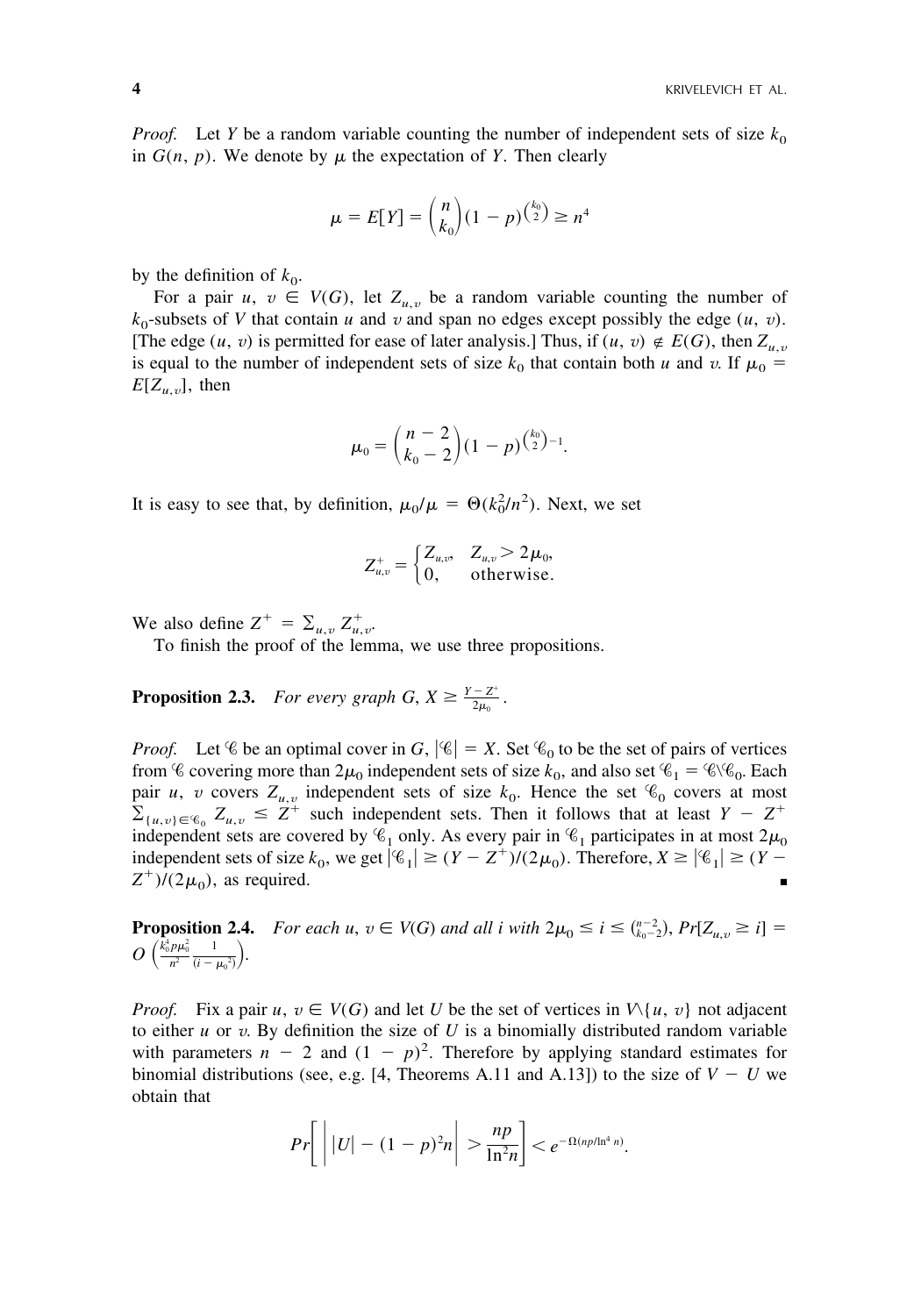Denote by  $z_1$  the value of the random variable  $Z_{u,y}$  conditional on the particular set *U* of size  $n_1$ ,  $(1 - p)^2 n - np/\ln^2 n \le n_1 \le (1 - p)^2 n + np/\ln^2 n$ . Let  $\mathcal{F}$  be the family of all subsets of *U* of size  $k_0 - 2$ . For every  $S \in \mathcal{G}$ , let  $Z_S$  be the indicator random variable taking value 1 when *S* spans no edges of *G*, and value 0 otherwise. Clearly,  $z_1 = \sum_{S \in \mathcal{S}} z_S$  $Z<sub>S</sub>$ . By definition, the expected value and the variance of  $z<sub>1</sub>$  are equal to

$$
\mu_1 = {n_1 \choose k_0 - 2} (1 - p)^{{k_0 - 2 \choose 2}},
$$

$$
\sigma_1^2 = VAR \bigg[ \sum_{S \in \mathcal{G}} Z_S \bigg] = \sum_{S \in \mathcal{G}} VAR[Z_S] + \sum_{S \neq S' \in \mathcal{G}} COV[Z_S, Z_{S'}].
$$

Clearly, if *S*,  $S' \in \mathcal{G}$  have no common pairs of vertices, then the events  $Z_S = 1$  and  $Z_{S'} =$ 1 are independent, implying  $COV[Z_S, Z_{S'}] = 0$ . Therefore, we need to sum only over those pairs *S*,  $S' \in \mathcal{G}$  for which  $2 \leq |S \cap S'| \leq k_0 - 3$ . This implies that

$$
\sigma_1^2 \le E[z_1] + {n_1 \choose k_0 - 2} \sum_{i=2}^{k_0 - 3} {k_0 - 2 \choose i} {n_1 - k_0 + 2 \choose k_0 - i - 2} [(1-p)^{2{k_0 - 2 \choose 2}} - (i)]
$$
  

$$
- (1-p)^{2{k_0 - 2 \choose 2}}] = \mu_1 + \mu_1^2 \sum_{i=2}^{k_0 - 3} {k_0 - 3 \choose i} {n_1 - k_0 + 2 \choose k_0 - i - 2} {1 \choose (1-p)^{{i \choose 2}} - 1}.
$$

Denote the *i*-th summand of the last sum by  $g(i)$ ,  $2 \le i \le k - 3$ . One can check (see [4], Chap. 4.5 for a similar computation) that the dominating term is

$$
g(2) = \frac{{\binom{k_0 - 2}{2}} {\binom{n_1 - k_0 + 2}{k_0 - 4}}}{{\binom{n_1}{k_0 - 2}}} \left( \frac{1}{1 - p} - 1 \right) = O\left(\frac{k_0^4 p}{n_1^2}\right).
$$

Hence  $\sigma_1^2 = O\left(\frac{k_0^4 p}{n_1^2}\right)$  $\left(\frac{a_0^4 p}{n_1^2} \mu_1^2\right)$ . Next by applying Chebyshev's inequality we obtain that

$$
Pr[z_1 \geq i] \leq Pr[|z - \mu_1| \geq i - \mu_1] \leq \frac{\sigma_1^2}{(i - \mu_1)^2}.
$$

Using the fact that  $n_1 = (1 - p)^2 n + O(np/\ln^2 n)$  and  $k_0 = \Theta(\ln n/p)$ , we obtain

$$
\frac{\mu_1}{\mu_0} = \frac{\binom{n_1}{k_0 - 2} (1 - p)^{\binom{k_0 - 2}{2}}}{\binom{n}{k_0 - 2} (1 - p)^{\binom{k_0}{2} - 1}} = \frac{n_1 \cdots (n_1 - k_0 + 3)}{n \cdots (n - k_0 + 3)} \frac{1}{(1 - p)^{2k_0 - 4}}
$$

$$
= \frac{(1 + o(1))}{(1 - p)^{2k_0 - 4}} \left(\frac{n_1}{n}\right)^{k_0 - 2} = (1 + o(1)) \left(\frac{n_1}{(1 - p)^{2n}}\right)^{k_0 - 2}
$$

$$
= (1 + o(1)) \left(1 + \Theta\left(\frac{p}{\ln^2 n}\right)\right)^{k_0 - 2} = 1 + o(1).
$$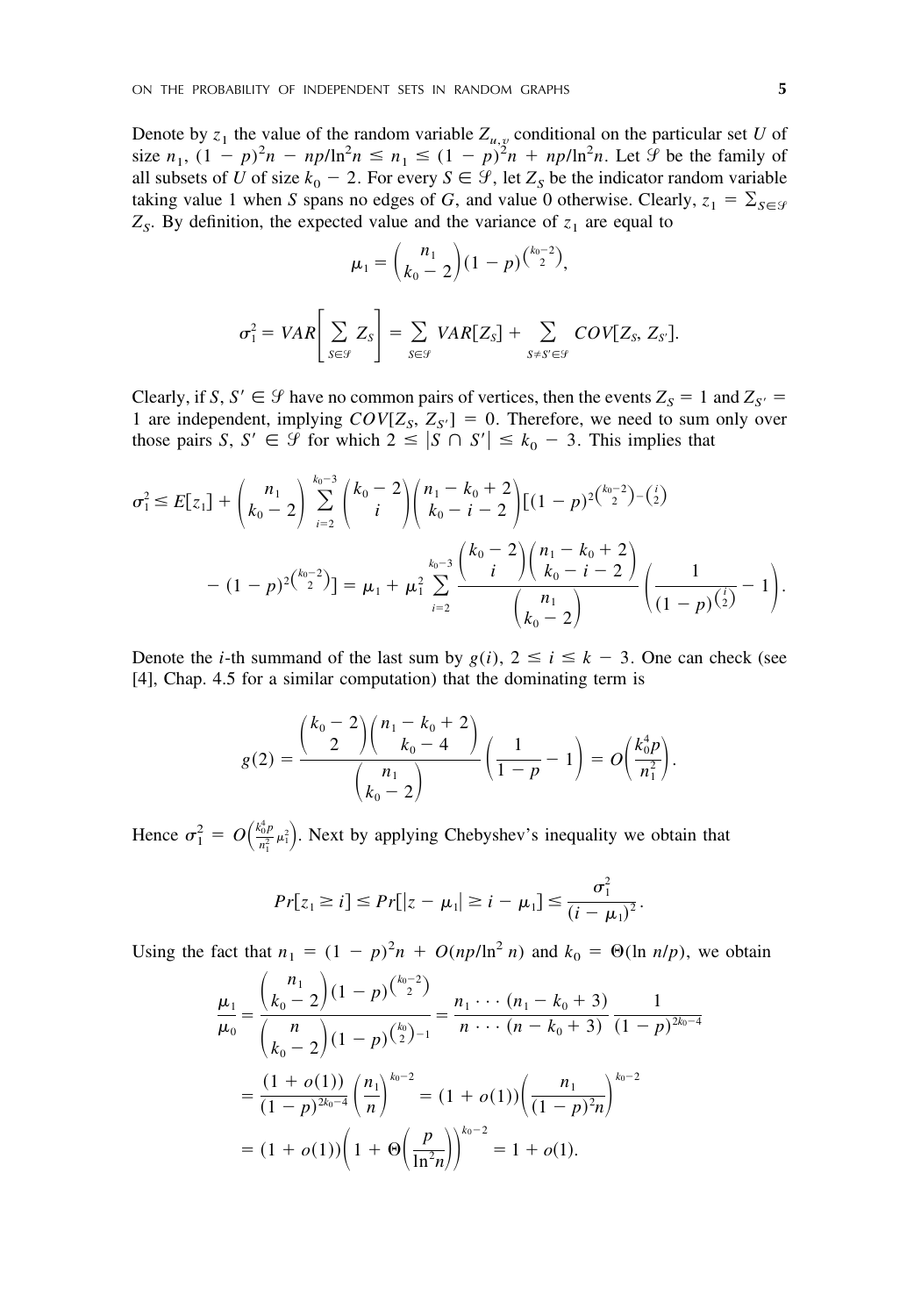Now, to finish the proof, note that

$$
Pr[Z_{u,v} \ge i] \le Pr\bigg[Z_{u,v} \ge i \bigg| |U| = (1-p)^2 n + \Theta\bigg(\frac{np}{\ln^2 n}\bigg)\bigg] + Pr\bigg[\bigg| |U| - (1-p)^2 n\bigg|
$$
  
>  $\Theta\bigg(\frac{np}{\ln^2 n}\bigg)\bigg] \le \frac{\sigma_1^2}{(i-\mu_1)^2} + e^{-\Omega(np/\ln^4 n)} = O\bigg(\frac{k_0^4 p \mu_0^2}{n^2} \frac{1}{(i-\mu_0)^2}\bigg).$ 

Here we used the estimate for  $\sigma_1^2$  and the facts that  $n_1 = (1 + o(1))n$  and that the maximal possible value of  $i^2$  is  $\binom{n}{k_0-2}^2 = e^{o(np/\ln^4 n)}$ .

# **Proposition 2.5.**  $E[Z^+] = o(\mu)$ .

*Proof.* We will use the following easily proven statement: If *X* is an integer random variable with finitely many values, then, for every integer *s*,

$$
\sum_{i>s} iPr[X=i] = sPr[X>s] + \sum_{i>s} Pr[X \ge i]. \tag{2}
$$

For every pair  $(u, v)$  it now follows from the definition of  $Z_{u,v}$  and Proposition 2.4 that

$$
E[Z_{u,v}^{+}] = \sum_{i>2\mu_0} iPr[Z_{u,v} = i] = 2\mu_0 Pr[Z_{u,v} > 2\mu_0] + \sum_{i>2\mu_0} Pr[Z_{u,v} \geq i]
$$
  
=  $2\mu_0 O\left(\frac{k_0^4 p \mu_0^2}{n^2} \frac{1}{(2\mu_0 - \mu_0)^2}\right) + \sum_{i>2\mu_0} O\left(\frac{k_0^4 p \mu_0^2}{n^2} \frac{1}{(i - \mu_0)^2}\right)$   
=  $O\left(\frac{k_0^4 p \mu_0}{n^2}\right).$ 

Then we derive from the definition of  $Z^+$  and the linearity of expectation that  $E[Z^+]$  $= \sum_{u,v} E[Z_{u,v}^+] = O(n^2 \frac{k_0^2 p \mu_0}{n^2}) = O(\frac{k_0^2 p}{n^2} \mu)$ . Now applying our assumption on the edge probability  $p(n)$ , we obtain the desired estimate.

We can now complete the proof of Lemma 2.2. Recall that by Proposition 2.3,  $X \geq$  $(Y - Z^+)/(2\mu_0)$ . Therefore, taking into account Proposition 2.5 and the definitions of  $\mu$ and  $\mu_0$ , we derive

$$
E[X] \ge \frac{E[Y] - E[Z^+]}{2\mu_0} = \frac{(1 - o(1))\mu}{2\mu_0} = \Omega\left(\frac{n^2}{k_0^2}\right),
$$

as required. ■

**Lemma 2.6.** *For every*  $n^2p > t > 0$ ,  $Pr[X \le E[X] - t] \le e^{-t^2/2n^2p}$ .

*Proof.* Notice that *X* is an edge Lipschitz random variable, i.e., changing a graph *G* in one pair of vertices changes the value of *X* by at most 1. This is due to the fact that if a pair (*u*, *v*) becomes a non-edge, then in the worst case it can be added to an optimal cover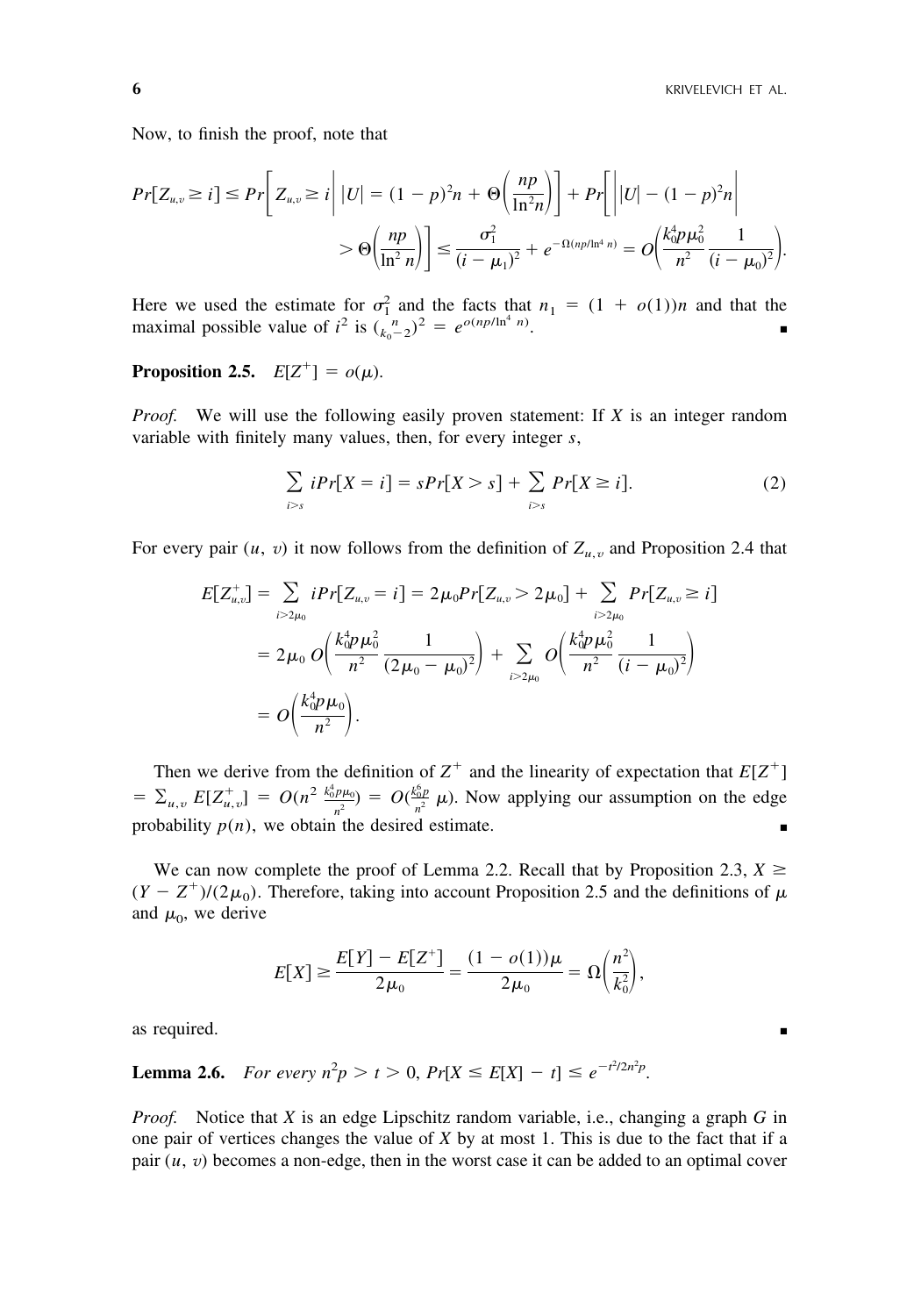to produce a new cover. When applying the edge exposure martingale to *X*, the maximal variance in the martingale is  $\binom{n}{2} p(1-p) \leq n^2 p/2$ . Therefore, the desired estimate of the lower tail of *X* follows from known results on graph martingales (see, e.g., [4], Th. 7.4.3).

We are now in position to finish the proof of Theorem 2.1. Clearly, a graph *G* contains an independent set of size  $k_0$  if and only if  $X > 0$ . From Lemmas 2.2 and 2.6, we obtain

$$
Pr[\alpha(G) < k_0] = Pr[X = 0] = Pr[X \le E[X] - E[X]] \le e^{-(E[X])^2/2n^2p} = e^{-\Omega(n^2/k_0^4p)}.
$$

## **3. ON THE TIGHTNESS OF THEOREM 2.1**

In this section we show that the exponent in the bound of Theorem 2.1 is tight up to logarithmic factors.

**Theorem 3.1.** *Let*  $p(n) \leq 1 - \epsilon$  *for an absolute constant*  $\epsilon > 0$ *. Define*  $k_0 = k_0(n, p)$  *by* (1). *Then*

$$
Pr[\alpha(G(n, p)) < k_0] = e^{-O(n^2 \ln^2 n / k_0^4 p)}.
$$

*Proof.* Set

$$
T = \frac{7n^2 \ln n}{k_0^2},
$$
  

$$
M_0 = {n \choose 2} p + T.
$$

Our first goal will be to estimate from above the probability  $Pr[\alpha(G) \ge k_0 || E(G) | = M]$ , where  $M \geq M_0$ . Since the distribution of  $G = G(n, p)$  conditional on the event  $|E(G)|$  $M = M$  is identical to the distribution of graph with *M* random edges, we have

$$
Pr[\alpha(G) \ge k_0 || E(G) | = M] \le \frac{{\binom{n}{k_0}} {\binom{n}{2} - \binom{k_0}{2}}}{{\binom{n}{2}}} \le {\binom{n}{k_0}} {\binom{1 - \frac{M}{2}}{\binom{n}{2}}}^{\binom{k_0}{2}}
$$

$$
\le {\binom{n}{k_0}} {\binom{1 - p - \frac{T}{\binom{n}{2}}}^{\binom{k_0}{2}}} = {\binom{n}{k_0}} (1 - p)^{\binom{k_0}{2}} \frac{{\binom{n}{2}} - \frac{T}{\binom{n}{2}}}{{\binom{n}{2}}}^{\binom{k_0}{2}}
$$

$$
\le {\binom{n}{k_0}} (1 - p)^{\binom{k_0}{2}} {\binom{1 - p - \binom{n}{2}}}^{\binom{k_0}{2}}
$$

$$
\le {\binom{n}{k_0}} (1 - p)^{\binom{k_0}{2}} {\binom{1 - \binom{n}{2}}}^{\binom{k_0}{2}}
$$

■

,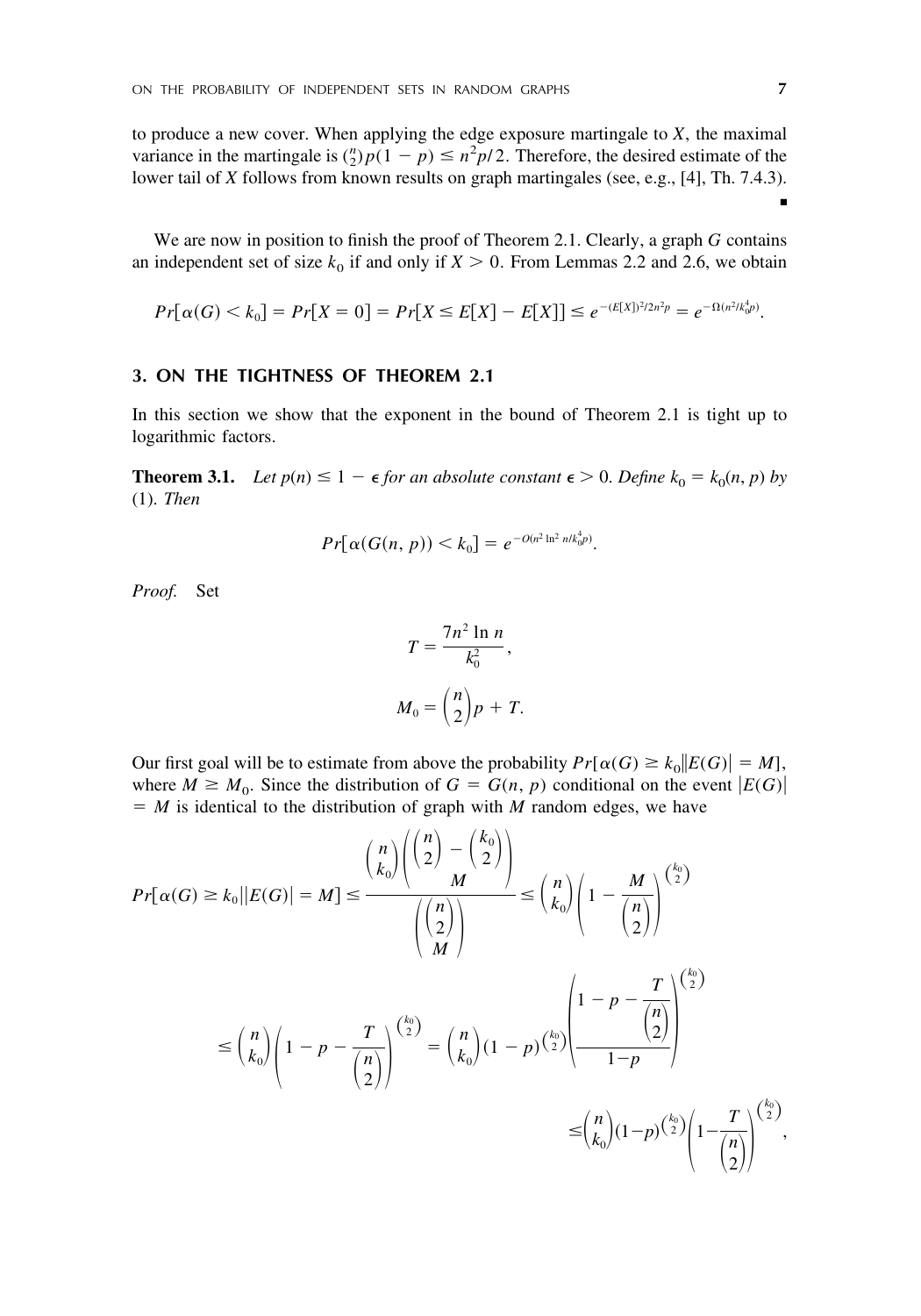where we used the estimate  $\binom{a-x}{b}\binom{a}{b}^{-1} \leq \binom{a-b}{a}^x$  in the second inequality above. where we used the estimate  $\binom{n}{b}$   $\binom{n}{b}$   $\leq \frac{n}{a}$  in the second inequality above.<br>Returning to the definition (1) of  $k_0$ , we can notice that  $\binom{n}{k_0}(1 - p)^{\binom{k_0}{2}} \leq n^6$ . Therefore,

$$
Pr[\alpha(G) \ge k_0 | |E(G)| = M] \le n^6 e^{-T {k_0 \choose 2} / {n \choose 2}}.
$$

Substituting the definition of *T*, we get  $Pr[\alpha(G) \ge k_0 || E(G) | = M] = n^6 n^{-7+o(1)} =$  $o(1)$ . As this estimate holds for every  $M \geq M_0$ , it follows that

$$
Pr[\alpha(G) < k_0 | |E(G)| \ge M_0] = 1 - o(1).
$$

Also, due to the standard estimates on the tails of a binomial random variable, we have *Pr*[ $|E(G)| \ge M_0$ ] =  $e^{-\Theta(\frac{T^2}{n^2p})}$ . Combining the two estimates above and substituting the value of *T*, we thus obtain

$$
Pr[\alpha(G) < k_0] \ge Pr[|E(G)| \ge M_0] Pr[\alpha(G) < k_0 | |E(G)| \ge M_0] \\
\ge (1 - o(1))e^{-\Theta(T^2/n^2 p)} = e^{-\Theta(n^2 \ln^2 n / k_0^4 p)}.\n\equiv
$$

#### **4. APPLICATIONS TO CHOOSABILITY OF RANDOM GRAPHS**

The *choice number ch*( $G$ ) of a graph  $G$  is the minimum integer  $k$  such that for every assignment of a set  $S(v)$  of k colors to every vertex v of G, there is a proper coloring of *G* that assigns to each vertex *v* a color from  $S(v)$ . The choice number was introduced by Vizing [16] and independently by Erdős, Rubin, and Taylor [8], and the study of this parameter has received a considerable amount of attention in recent years.

In this section we consider the asymptotic behavior of the choice number of random graphs. In their original paper, Erdős, Rubin, and Taylor [8] conjectured that almost surely  $ch(G(n, 1/2)) = o(n)$ . This was proved by Alon in [1]. Kahn proved (see [2]) that almost surely

$$
ch(G(n, 1/2)) = (1 + o(1))\chi(G(n, 1/2)) = (1 + o(1))n/(2 \log_2 n).
$$

His result was extended by Krivelevich [10], who determined the asymptotic value of  $ch(G(n, p))$  when  $p(n) \gg n^{-1/4}$ . At the same time Alon, Krivelevich, and Sudakov [3] and independently Vu [17] showed that for all values of the edge probability  $p$  almost surely the choice number of  $G(n, p)$  has order of magnitude  $\Theta(np/\ln(np))$  (see also [12] for better constants). Here we combine Theorem 2.1 and the ideas from [10] to prove the following result.

**Theorem 4.1.** Let  $0 < \epsilon < 1/3$  be a constant. If the edge probability  $p(n)$  satisfies  $n^{-1/3+\epsilon} \le p(n) \le 3/4$ , *then almost surely* 

$$
ch(G(n, p)) = (1 + o(1))\chi(G(n, p)) = (1 + o(1))\frac{n}{2 \log_b(np)},
$$

*where*  $b = 1/(1 - p)$ .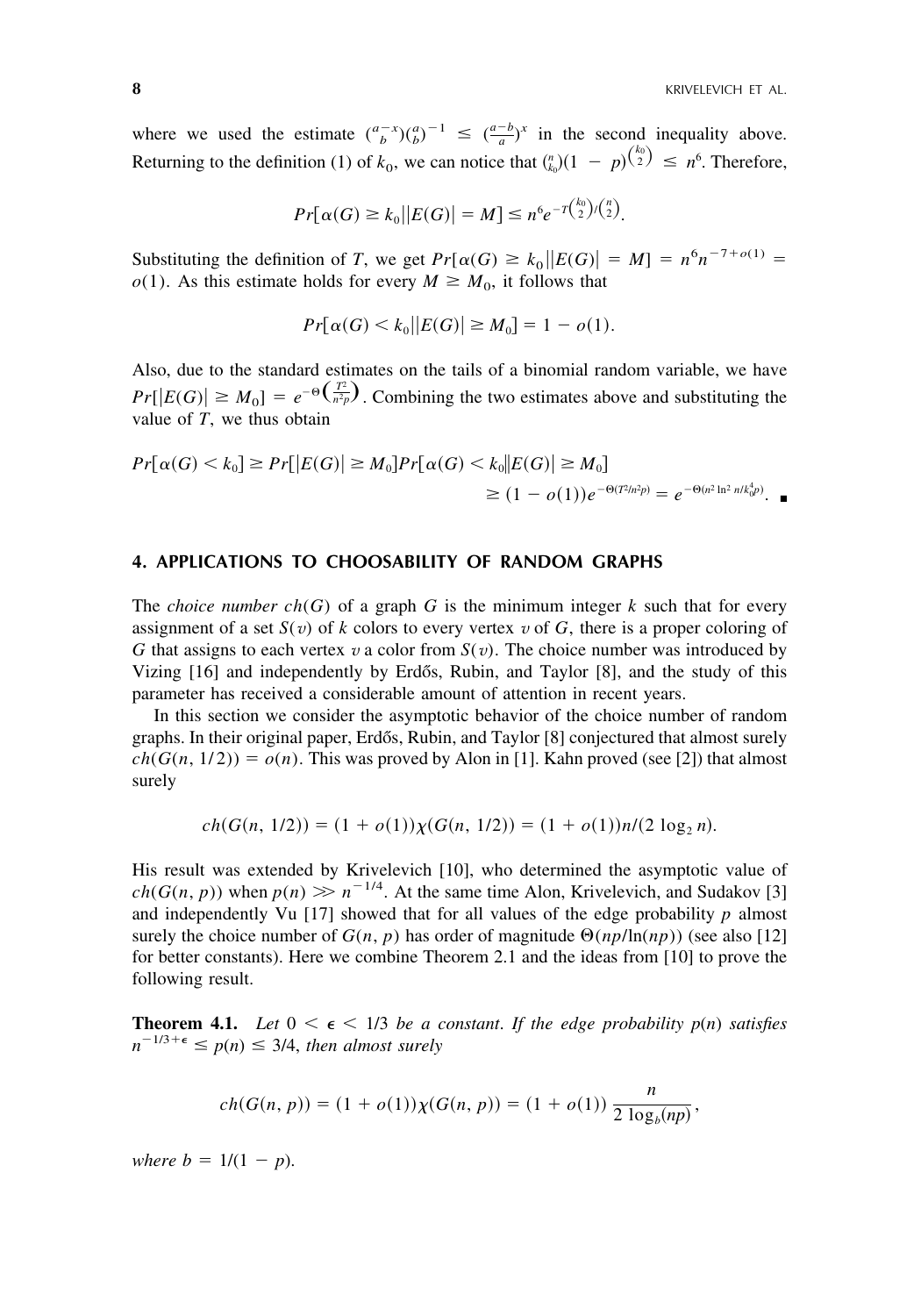*Sketch of the Proof.* First note that a.a.s. every subset of vertices of  $G(n, p)$  of size at least  $m \sim n/\ln^4 n$  contains an independent set of size  $k_0 = (1 - o(1))2 \log_b(np)$ , where  $b = 1/(1 - p)$ . Indeed, from Theorem 2.1, the fact that  $k_0 = O(\ln n/p)$  and the assumptions on the value of  $p$ , it follows that the probability that there exists a set of  $m$ vertices that does not span an independent set of size  $k_0$  is at most

$$
\binom{n}{m}e^{-\Omega\left(\frac{m^2}{k_0^4p}\right)} \leq 2^n e^{-n^{1+3\epsilon-o(1)}} = o(1).
$$

Next we sketch how, given a typical graph *G* in  $G(n, p)$  and a family of lists  $S_1, \ldots$ ,  $S_n$  each of size  $n/k_0 + 3np/\ln^2 n$ , we can color *G* from these lists. Our coloring procedure consists of two phases. As long as there exists a color *c* which appears in the lists of at least  $n/\ln^4 n$  of yet uncolored vertices, we do the following. Denote by  $V_0$  the set of those uncolored vertices whose color list contains *c*. Then  $|V_0| \ge n/\ln^4 n$ . Then  $V_0$  spans an independent set *I* of size  $|I| = k_0$ . We color all vertices of *I* by *c*, discard *I*, and delete *c* from all lists. The total number of deleted colors from each list  $S(v)$  during the first phase cannot exceed  $n/k_0$ , as each time we remove a subset of size  $k_0$ .

Let *U* denote the set of all vertices that are still uncolored after the first phase has been completed. The lists of all vertices of *U* are still quite large, namely,  $|S(u)| \ge 3np/\ln^2 n$ for each  $u \in U$ . For a color *c* denote by  $W(c)$  the set of all vertices  $u \in U$  for which *c* is included in the corresponding list of colors  $S(u)$ . We know that  $|W(c)| \le n/\ln^4 n$  for each color  $c$ . Thus we expect that the degree of a vertex  $u$  in the spanned subgraph  $G[W(c)]$  is about  $O(np/\ln^4 n) \ll |S(u)|$ . If this indeed is the case for every color *c* and every vertex  $u \in U$ , then each color  $c \in S(u)$  appears in the lists of only few neighbors of *u*. Then we can color the vertices of *U* simply by picking for each vertex a random color from its list. Unfortunately the graph  $G[W(c)]$  can have a few vertices of degree much higher than  $O(np/\ln^4 n)$ . We color those vertices first and then treat the rest of *U* as indicated above. We omit technical details and some additional ideas required to complete the argument, and refer the reader to the paper of Krivelevich [10].

Next we consider a different model of random graphs—random regular graphs. For a positive integer-valued function  $d = d(n)$ , we define the model  $G_{n,d}$  of random regular graphs consisting of all regular graphs on *n* vertices of degree *d* with the uniform probability distribution. Our aim here is to provide the asymptotic value of the choice number of  $G_{n,d}$  for  $d \gg n^{4/5}$ . As in the case of  $G(n, p)$  we need the following lemma.

**Lemma 4.2.** *For every constant*  $\epsilon > 0$ , *if*  $n^{4/5 + \epsilon} \le d \le (3/4)n$ , *then almost surely every subset of vertices of*  $G_{n,d}$  *of size at least*  $m = n/\ln^4 n$  *contains an independent set of size*  $k_0 = (1 - o(1))2 \log_b d$ , *where b* =  $n/(n - d)$ .

*Proof.* Let  $p = d/n$ . We first need a lower bound on the probability that a random graph in  $G(n, p)$  is regular. We use the result of Shamir and Upfal [14, Eq. (35)] with  $\phi(n)$  =  $d, \theta = \frac{1}{2} + \delta$  for some  $\delta > 0$ , choosing  $w(n) - \phi(n) = \lceil w(n)^{1-\delta} \rceil$ , to deduce that the number of *d*-regular graphs on *n* vertices is at least

$$
\binom{\binom{n}{2}}{n d/2} \exp(-O(nd^{1/2+2\delta})).
$$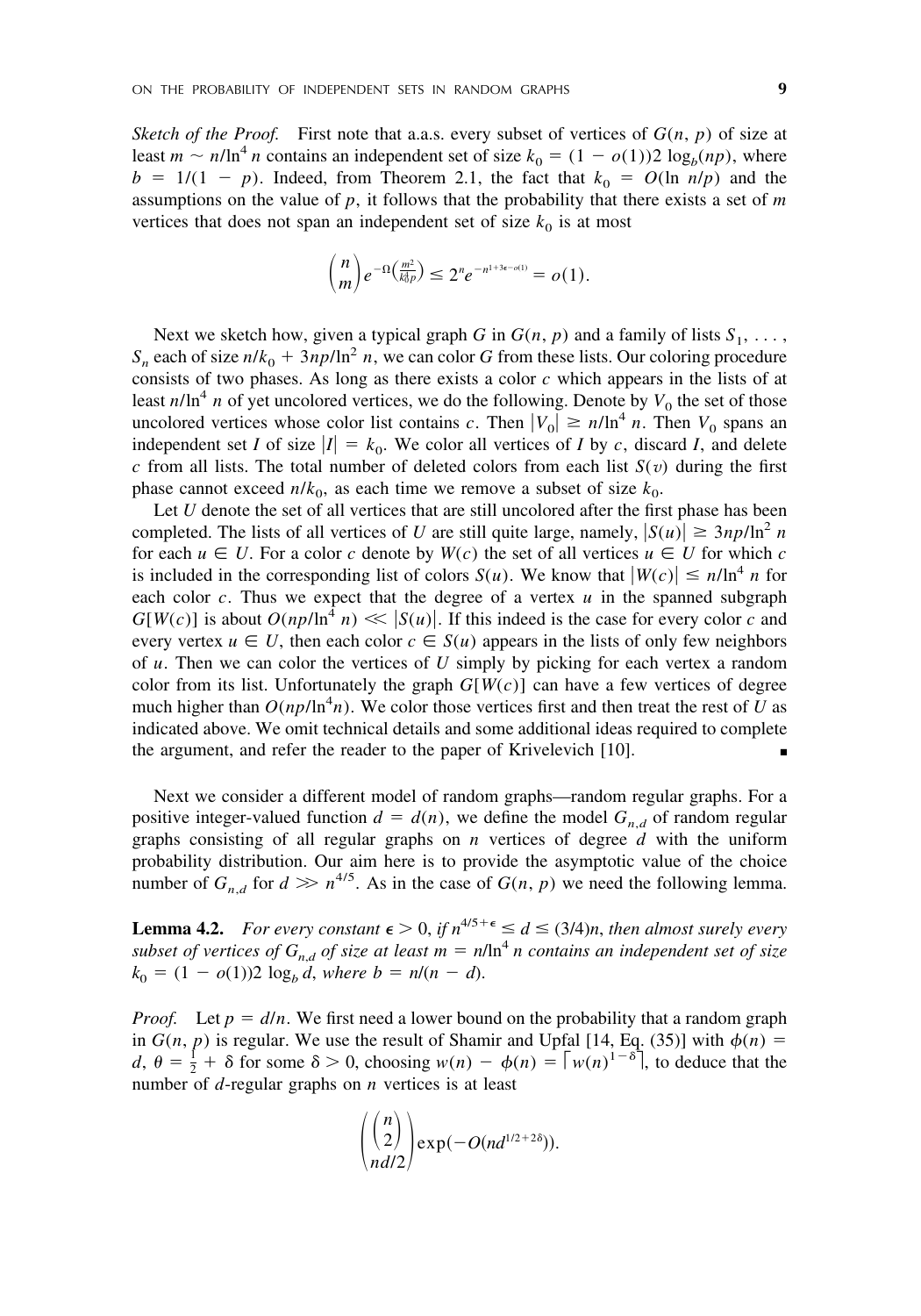(Here there is a condition on  $d(n)$ ; growing faster than  $\log^2 n$  is sufficient.) It follows that for any fixed  $\delta > 0$ 

$$
Pr[G(n, d/n)
$$
 is d-regular]  $\geq$  exp $(-nd^{1/2+\delta})$ .

On the other hand, as we have already mentioned in the proof of Theorem 4.1, the probability that the vertex set of  $G(n, d/n)$  contains a subset of size *m* that does not span an independent set of size  $k_0 = O(n \ln d/d)$  is at most

$$
{\binom{n}{m}}\exp\bigg(-\Omega\bigg(\frac{m^2}{k_0^4p}\bigg)\bigg) \leq 2^n \exp\bigg(-\Omega\bigg(\frac{m^2}{k_0^4p}\bigg)\bigg) = \exp\bigg(-\bigg(\frac{d^3}{n}\bigg)^{1-o(1)}\bigg).
$$

Comparing the last two exponents and using the assumption  $d \geq n^{4/5 + \epsilon}$ , we observe that the probability that  $G(n, d/n)$  is *d*-regular is much higher asymptotically than the probability that  $G(n, d/n)$  contains a large subset without an independent set of size  $k_0$ . Therefore, almost surely if *d* lies in the range given in the assertion of the lemma, every subset of the vertices of  $G_{n,d}$  of size at least  $n/\ln^4 n$  spans an independent set of size  $k_0$ . ■

Using this lemma, together with the ideas from [10] and the upper bound on the size of independent set in  $G_{n,d}$  obtained in [11], one can deduce the following theorem:

**Theorem 4.3.** For every constant  $\epsilon > 0$ , if  $n^{4/5 + \epsilon} \le d \le 3n/4$ , then almost surely

$$
ch(G_{n,d}) = (1 + o(1))\chi(G_{n,d}) = (1 + o(1))\frac{n}{2\log_b d},
$$

*where b* =  $n/(n - d)$ *.*  $-d$ ).

*Proof.* The proof here is very similar to the proof of Theorem 4.1, and we therefore restrict ourselves to just a few words about it, leaving technical details to the reader.

To prove the lower bound for  $ch(G_{n,d})$  observe that obviously  $ch(G) \ge \chi(G) \ge$  $|V(G)|/\alpha(G)$  for every graph *G*. Plugging in the estimate  $\alpha(G) = (2 + o(1))\log_b d$  for almost all graphs *G* in  $G_{n,d}$ , provided by Theorem 2.2 of [11], we get the required lower bound.

As for the upper bound, one can prove that almost surely the choice number of  $G_{n,d}$ satisfies  $ch(G) \leq n/k_0 + 3d/\ln^2 n$ . The proof proceeds by essentially repeating the proof of Theorem 4.1 for the edge probability  $p(n) = d/n$ . Given a *d*-regular graph *G* on *n* vertices, satisfying the conclusion of Lemma 4.2 and having some additional properties, which hold almost surely in the probability space  $G_{n,d}$ , and also given color lists { $S(v)$  : *v*  $V(G)$  of cardinality  $|S(v)| = n/k_0 + 3d/\ln^2 n$ , the coloring procedure starts by finding independent sets of size  $k_0$  in frequent colors (i.e., colors appearing in at least  $n/\ln^4 n$  lists). Once such a set is found in color *c*, we color all of its vertices by *c*, discard them, and delete *c* from all lists.

After this part of the coloring procedure has finished, no color appears in more than  $n/\ln^4 n$  vertices, and each uncolored vertex still has a list of at least  $3d/\ln^2 n$  available colors. Moreover, for most uncolored vertices  $v \in V$ , most of the colors in the list  $S(v)$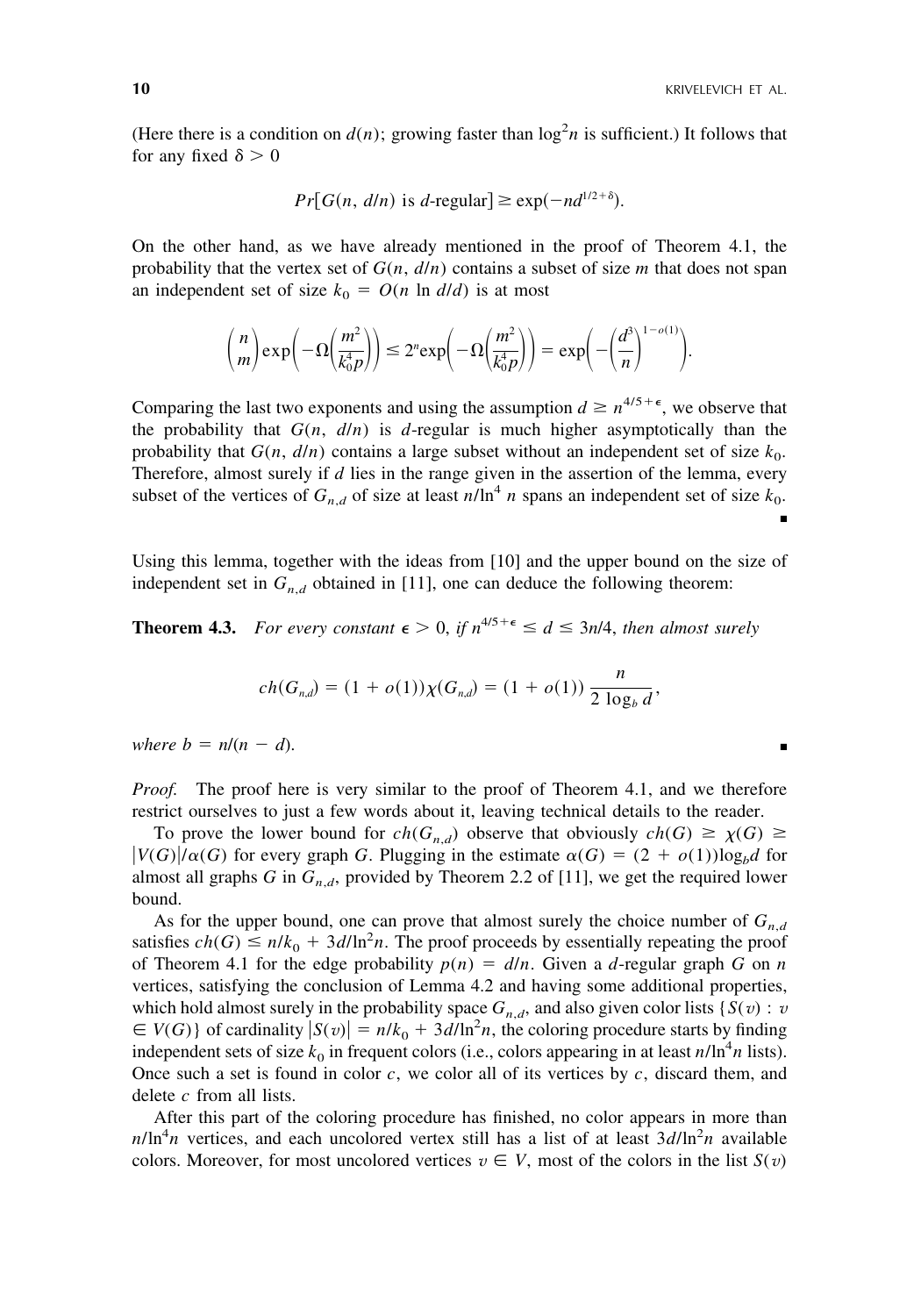appear in the lists of  $O(d/\ln^4 n)$  neighbors of *v*. We first treat few uncolored vertices which do not have the above stated property, and then color the rest by choosing colors at random from corresponding lists. For more details the reader is referred to [10].

## **5. A GENERAL SETTING**

The aim of this section is to show that the approach exhibited in the proof of Theorem 2.1 can be applied in a much more general setting to obtain exponential bounds for probabilities of certain events. The bounds obtained can be better than those provided by the celebrated Janson inequality.

Let  $H = (V, E)$  be a hypergraph with  $|V| = m$  vertices and  $|E| = k$  edges. We assume furthermore that *H* is *r*-uniform and *D*-regular. Form a random subset  $R \subseteq V$  by

$$
Pr[v \in R] = p_v
$$

where these events are mutually independent over  $v \in V$ .

We want to estimate the probability  $\mathbf{p}_0$  that the random set *R* does not contain any edge of *H*. Such an estimate is required frequently in applications of the probabilistic method. The following well-known theorem, proved first by Janson (see, e.g., [4], [9, Theorem 2.18]), usually gives an exponential bound for  $\mathbf{p}_0$ . To present this theorem, let *Y* be the number of edges of *H* spanned by *R*. We can represent *Y* as  $I_1 + \cdots + I_k$ , where  $I_i$  are the indicator functions of the edges of *H*. Let  $\mu = E[Y]$ , and write  $I_i \sim I_j$  if the corresponding edges intersect. Set  $\Delta = \sum_{i,j:I_i \sim I_j} E[I_i I_j].$ 

**Theorem 5.1.** *We have*

$$
\mathbf{p}_0 \le \exp\biggl(-\frac{\mu^2}{\mu+\Delta}\biggr).
$$

For any vertex *v* of *H* let  $Y_v$  denote the number of edges  $f \in E(H)$  for which  $v \in f$ and  $f(\{v\}) \subseteq R$ ; set  $\mu_v = E[Y_v]$ . In many applications (especially those related to random graphs) the probabilities  $p_v$  all have the same value **p**. In this case,  $\mu = kp^r$  and  $\mu_v =$  $\mu_0 = Dp^{r-1}$  for all *v*. Furthermore, it occurs frequently that the sum in  $\Delta$  is dominated by the sum of those  $E[I_i I_j]$ , where the corresponding edges intersect in precisely one vertex. In such a case,  $\Delta = \Theta(r\mu\mu_0)$ . Assuming  $\mu_0 \ge 1$ , Janson's inequality gives

$$
\mathbf{p}_0 \le \exp\biggl(-\Theta\biggl(\frac{\mu^2}{\mu+\Delta}\biggr)\biggr) = \exp\biggl(-\Omega\biggl(\frac{\mu}{r\mu_0}\biggr)\biggr). \tag{3}
$$

Our purpose here is to use the approach introduced in Section 2 to show that under a rather mild additional assumption (see Corollary 5.4), the following holds:

$$
\mathbf{p}_0 \le \exp\biggl(-\Omega\biggl(\frac{\mu}{(1-\mathbf{p})r\mu_0}\biggr)\biggr). \tag{4}
$$

Inequality (4) is interesting for two reasons. First, in certain applications **p** is very close to 1, and therefore the term  $1 - p$  in the denominator yields a significant improvement.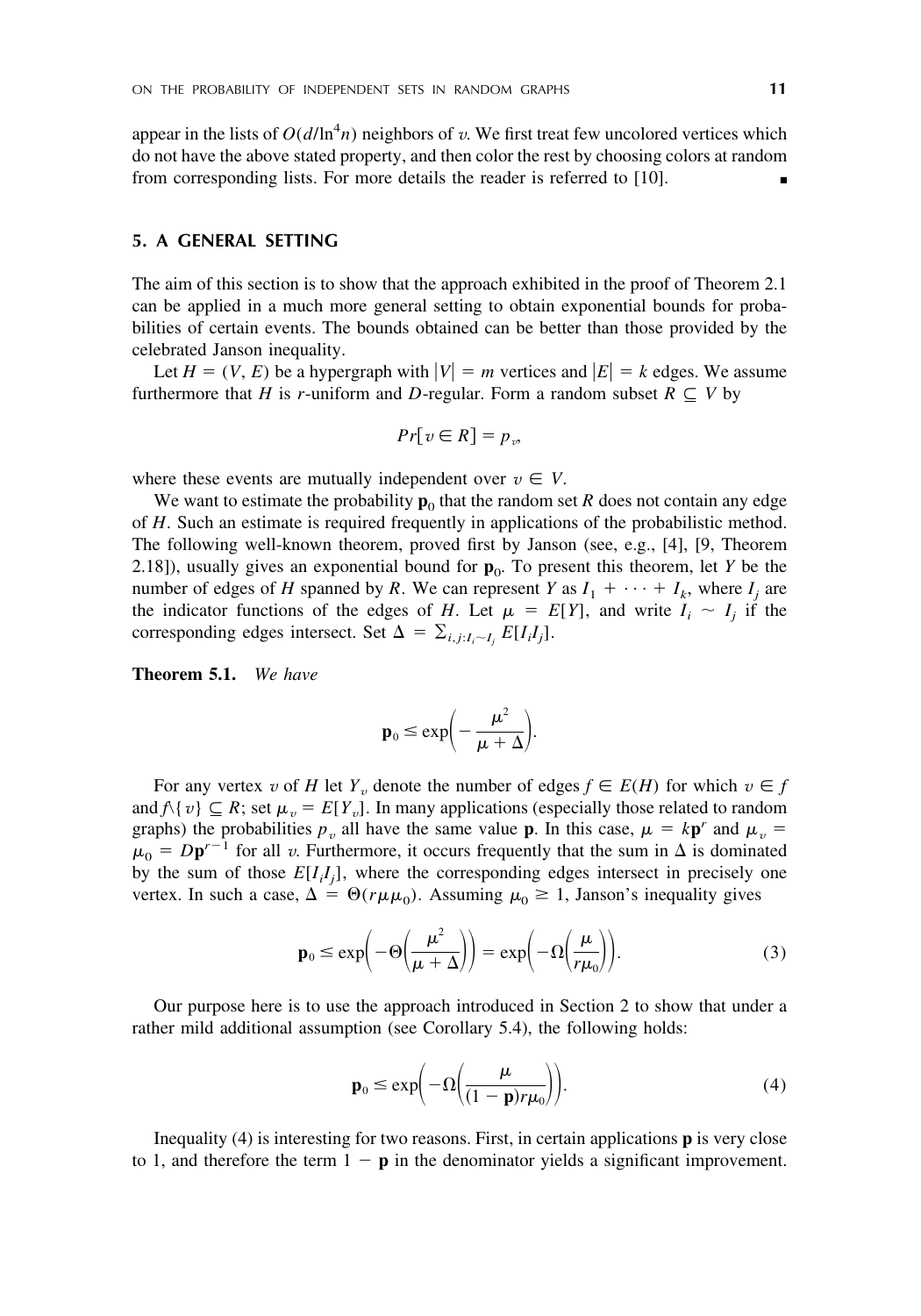As we already saw in previous sections, this is exactly the case for the probability of independent sets in random graphs. For this problem an additional term  $1 - p$  is crucial, and the bound given by inequality (4) is almost sharp. Second, our proof is completely different from that of Janson (and also from the alternative proof by Boppana and Spencer [7]) and the method might therefore be of independent interest.

From now on we assume that  $p_v = \mathbf{p}$  for all  $v \in V(H)$ . Let *X* denote the covering number of the spanned subhypergraph *H*[*R*] (where the covering number of a hypergraph is the minimum number of vertices needed to cover all edges). Set  $\tau = \min(E[X], mp(1 - p))$ .

**Theorem 5.2.** *The probability*  $\mathbf{p}_0$  *that the hypergraph H[R] has no edges satisfies* 

$$
\mathbf{p}_0 \le \exp\biggl(-\Omega\biggl(\frac{\tau^2}{m\mathbf{p}(1-\mathbf{p})}\biggr)\biggr).
$$

*Proof.* Similarly to Lemma 2.6, using Theorem 7.4.3 [4], we have that for every  $mp(1 \mathbf{p}$ )  $> t > 0$  [the maximum variance in the martingale is  $m\mathbf{p}(1 - \mathbf{p})$ ]

$$
Pr[X \le E[X] - t] \le e^{-t^2/4mp(1-p)}.
$$

Clearly, a hypergraph  $H[R]$  contains no edges if and only if  $X = 0$ . Therefore,

$$
\mathbf{p}_0 = Pr[X = 0] \le Pr[X \le E(X) - \tau] \le e^{-\Omega(\tau^2/m\mathbf{p}(1-\mathbf{p}))}.
$$

It is well known that in a regular hypergraph, the covering number is at least the ratio between the number of edges and the degree. On the other hand, the expectation of the number of edges of  $H[R]$  is  $\mu$ , and that of the degree of  $H[R]$  is  $\mu_0$ . Thus, it is reasonable to think that  $E[X]$  is  $\Omega(\mu/\mu_0)$ . The following result shows that under an additional assumption, this is indeed the case.

**Proposition 5.3.** Assume that  $VAR[Y_v] = o(\mu(\mu_0 + 1)/m)$  for all *v*. Then  $E[X] =$  $\Omega(\frac{\mu}{\mu_0+1}).$ 

*Remark.* We need  $\mu_0 + 1$  instead of  $\mu_0$  in order to deal with the case  $\mu_0 \le 1$ . If  $\mu_0 \ge$ 1, we can replace  $\mu_0 + 1$  by  $\mu_0$ . Notice also that  $\mu/\mu_0 = \frac{k\mathbf{p}}{D} = \frac{m\mathbf{p}}{r}$ .

Now inequality (4) follows immediately from Theorem 5.2, Proposition 5.3, and the above remark. We note that the constant implicit in  $\Omega$  is independent of **p**, *r*, and *D*.

**Corollary 5.4.** *Assume that*  $\mu_0 \geq 1$ ,  $\mu/(\mu_0 + 1) \leq mp(1 - p)$  and  $VAR[Y_v] = o(\mu \mu_0/m)$ *for all v*. *Then*

$$
\mathbf{p}_0 \le \exp\biggl(-\Omega\biggl(\frac{\mu}{(1-\mathbf{p})r\mu_0}\biggr)\biggr).
$$

We finish this section with the sketch of the proof of Proposition 5.3.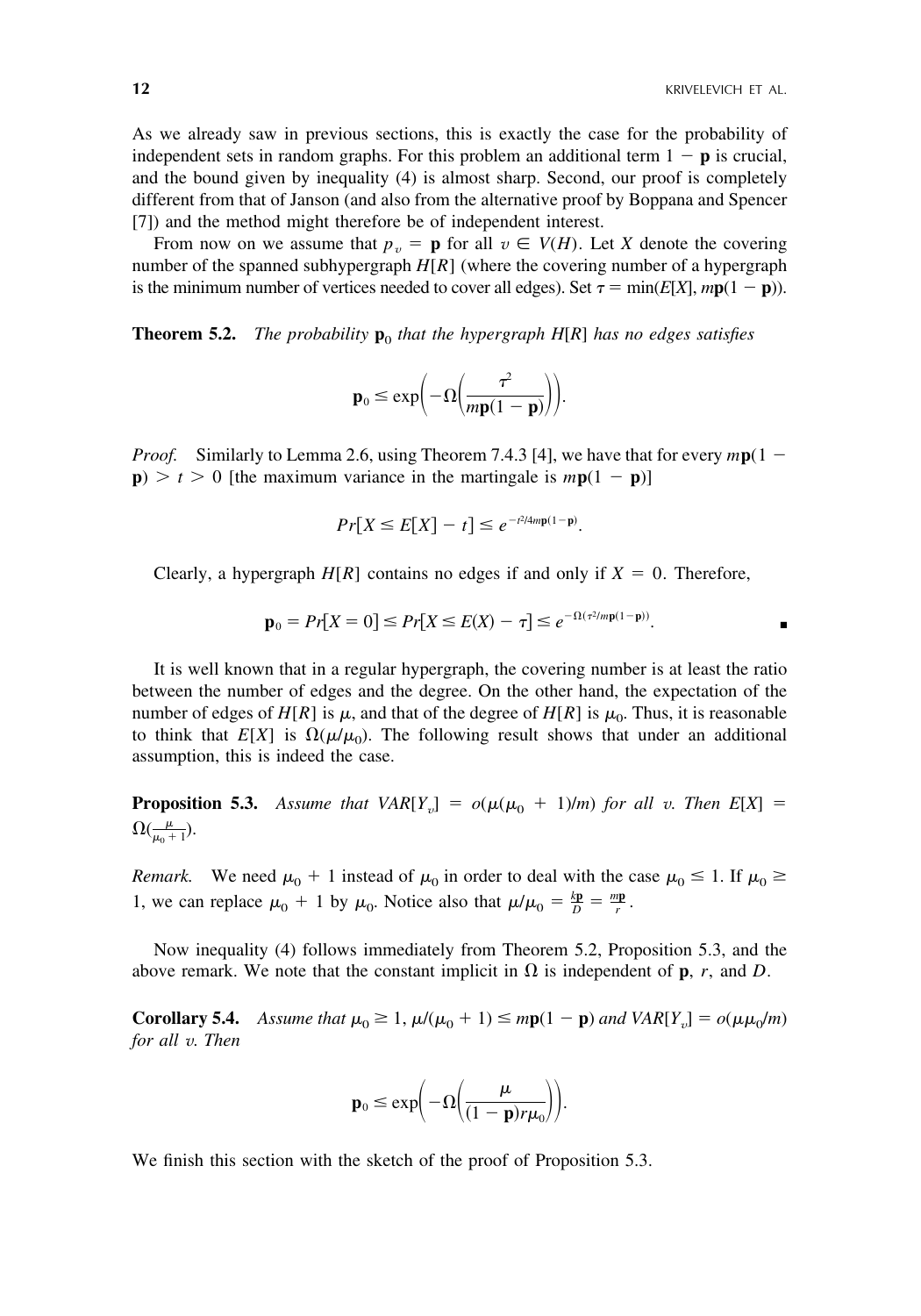*Sketch of the Proof.* Define  $Z_v = Y_v$  if  $Y_v \ge 2\mu_0 + 1$  and  $Z_v = 0$  otherwise. Similarly to the proof of Proposition 2.3, by setting  $Z^+ = \sum_{\nu} Z_{\nu}$ , we obtain

$$
X \ge \frac{Y - Z^{+}}{2\mu_{0} + 1}.
$$
\n(5)

Next, using the assumption that  $VAR[Y_{v}] = o(\mu(\mu_0 + 1)/m)$ , Chebyshev's inequality and applying the same techniques as in the proof of Proposition 2.5, we can show that

$$
E[Z^+] = O\bigg(\sum_v \text{VAR}[Y_v] / \mu_0\bigg) = o(\mu).
$$

Now it follows immediately that

$$
\tau = E[X] \ge \frac{E[Y] - E[Z^+]}{2\mu_0 + 1} = (1 + o(1)) \frac{\mu}{2\mu_0 + 1}.
$$

This completes the proof.

#### **6. CONCLUDING REMARKS**

Consider the problem of estimating the probability that a random graph  $G(n, p)$  has no cliques of cardinality *t*, with *t* fixed. In the setting of Section 5, define a hypergraph *H* whose vertices are the edges of  $K_n$  and whose edges are the *t*-cliques of  $G(n, p)$ . From Theorem 5.1, the probability that  $G(n, p)$  has no *t*-cliques is at most  $\exp(-\mu^2/(\mu + \Delta))$ where  $\mu \sim p^{(\frac{1}{2})}n'/t!$  and  $\Delta = \Theta(\mu^2/n^2p)$ . For fixed p with  $\mu_0 > 1$  [where  $\mu_0 =$  $\Theta(\mu/n^2 p)$ , the variance condition in Corollary 5.4 is easy to verify. Hence, for all such *p*, Corollary 5.4 gives virtually the same result as Janson's inequality, while its proof is entirely different. The argument also applies for graphs other than cliques, but we do not elaborate in this direction.

An interesting and important open question is to estimate the probability that  $G(n, p)$ does not contain an independent set of size  $k = (1 - \epsilon)k_0$ , where  $k_0$  is defined in (1), and  $\epsilon$  is a small constant, or even a function of *n* tending to 0 very slowly as *n* tends to infinity. We conjecture the following:

#### **Conjecture.**

 $Pr[G(n, p)$  does not contain an independent set of size  $k$   $\leq$   $exp(-\Omega(n^2/k^2p)).$ 

This conjecture, if it holds, is best possible up to a logarithmic term in the exponent. It would immediately extend Theorem 4.1 to all  $p = p(n) = \Omega(n^{-1+\epsilon})$  and also give a short proof for Łuczak's result on the chromatic number of  $G(n, p)$  (by taking  $\lim_{n\to\infty}$  $\epsilon(n) = 0$ ).

Based on our method presented in this paper, to prove the above conjecture, it suffices to show that the expectation of the covering number of the corresponding hypergraph is